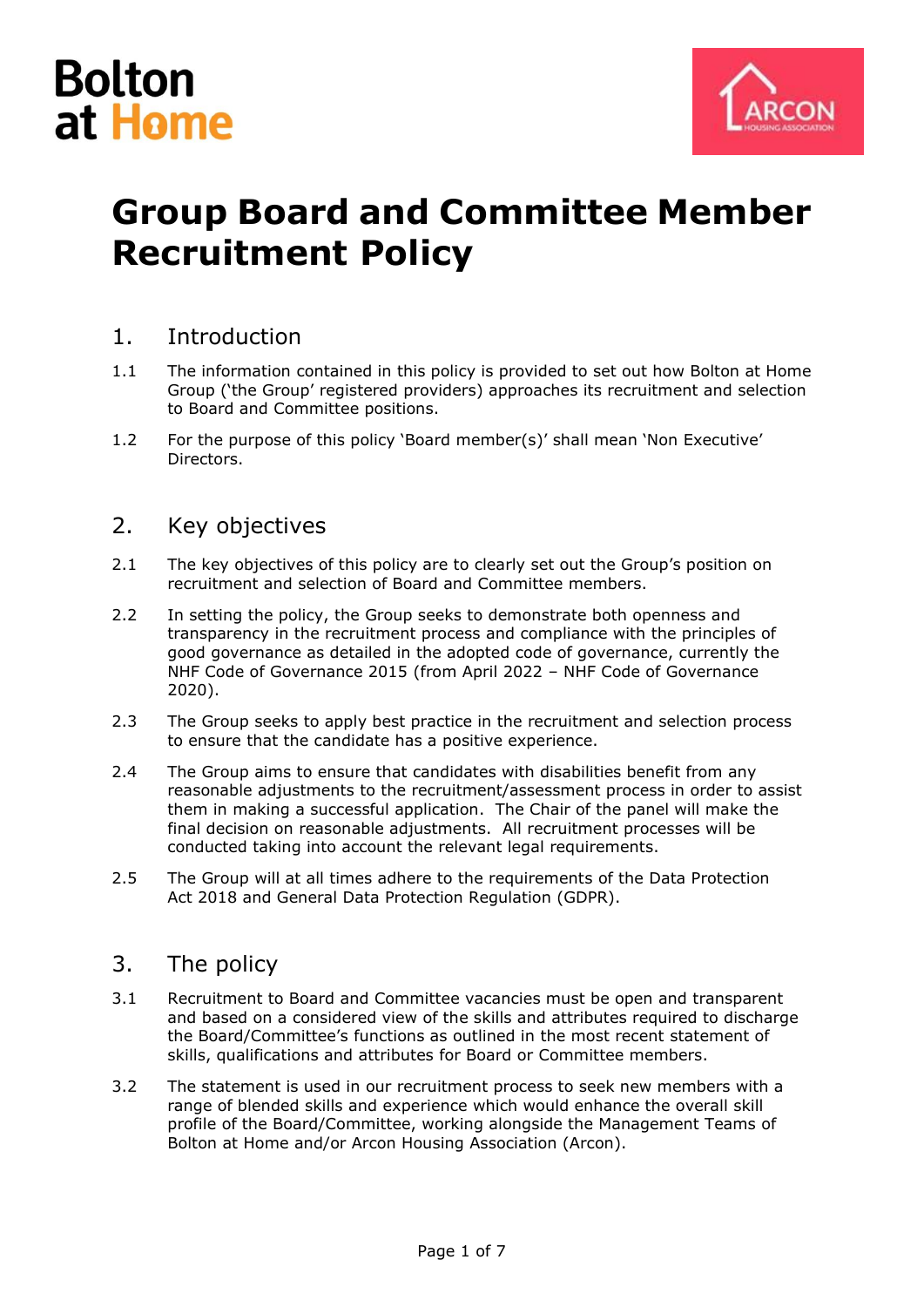3.3 The Board/Committees must select or appoint new members objectively on merit and must undertake regular appraisals of its members and of the effectiveness of governance as a whole.

#### 4. Recruitment process

- 4.1 All Board/Committee positions (including Co-optees) will be advertised using a range of advertising opportunities, e.g. the relevant websites, social media, business networks and press if needed and/or use of consultants if deemed appropriate.
- 4.2 Due to the skills required, a specialist recruitment exercise will be undertaken for the positions of Bolton at Home and Arcon Board Chairs and Chair of Group Audit and Risk Committee. Proposals regarding this specialist recruitment process would be presented in advance to the Group/Arcon Board.
- 4.3 An application pack will be available which will include as a minimum:
	- details of how to apply;
	- a role profile;
	- declaration form;
	- skills and competencies matrix; and
	- an equality monitoring form.
- 4.4 All application form documents must be in typed format; hand written applications are not accepted.
- 4.5 To assist with completing the application, reference must be made to the role profile or role description. The instructions contained within the 'how to apply' should be followed carefully.
- 4.6 We will acknowledge receipt of all completed applications by email usually within 4 weeks from the closing date.
- 4.7 Any member having completed six or more years' service on any Board/Committee shall retire at the end of the financial year or upon anniversary of six years' service (whichever is the earliest) unless there are exceptional circumstances and the Board agree an extension. No Board member shall serve in excess of nine years.
- 4.8 Any member retiring, having completed six years' continuous service (or six years' continuous service plus any extended agreed period) on any Board/Committee shall not be eligible for re-appointment or re-election for at least one full term of office (which, for these purposes, shall mean three years) and only in exceptional circumstances.

#### 5. Interview and assessment process

- 5.1 The closing date for all applications/CVs will be detailed within the recruitment pack. Once the closing date has passed, we will shortlist using the information contained in the application/CV and completed skills matrix to decide who we will invite for an interview and use these to assess how they would enhance the Board/Committee.
- 5.2 Where particular skills are being sought, these will be stated in the recruitment pack and evidence will be sought through the application process. As indicated above, 4 weeks from the closing date is required to allow us to complete this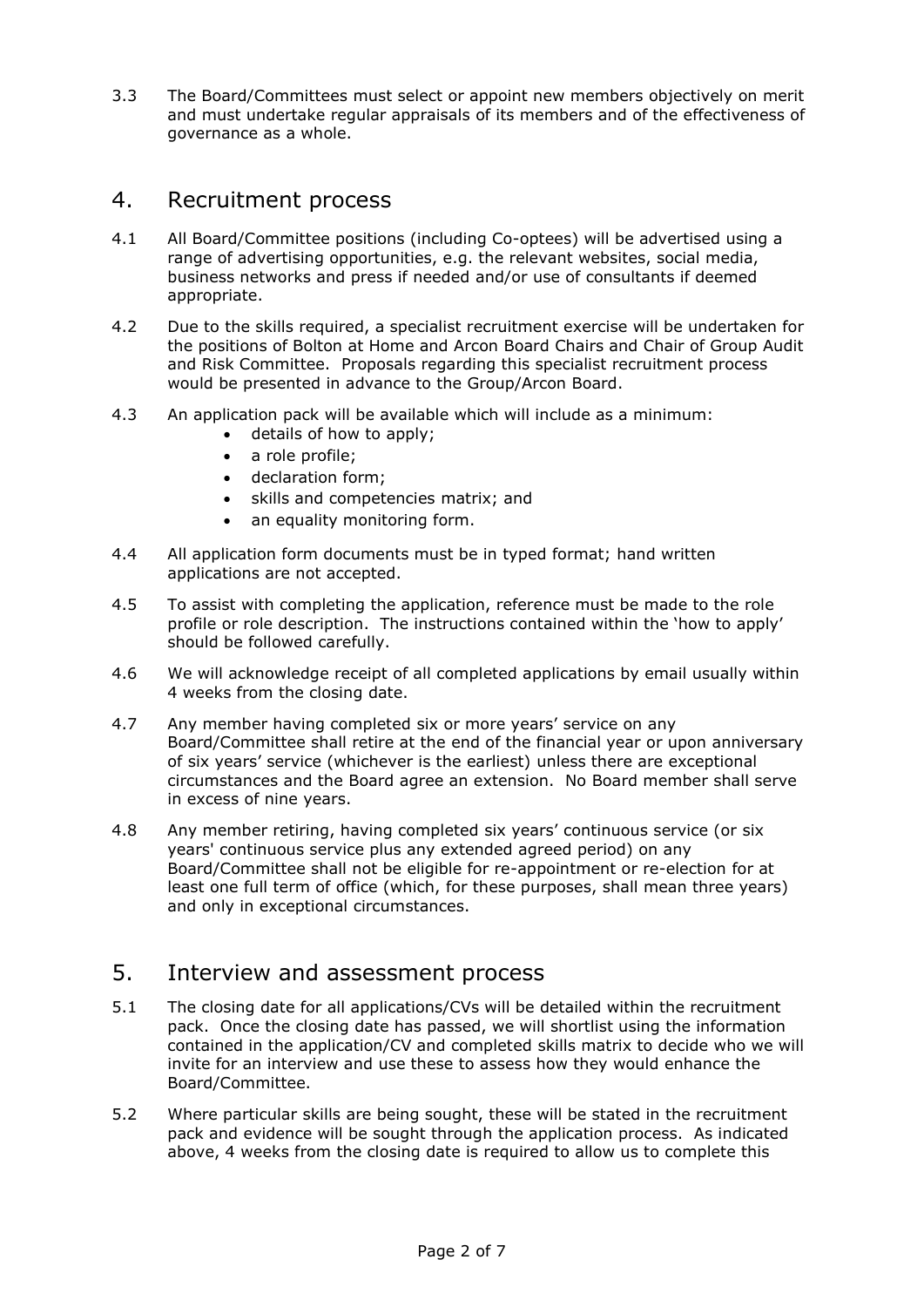process. The Board will aim to ensure that the composition of the Board is as diverse and reflective of the community it serves as possible, having a reasonable balance of diverse backgrounds with appropriate skills and experience.

- 5.3 Applicants who are successful in the shortlisting will be invited to attend an interview. We aim to contact those shortlisted by email (if an email address has been provided) usually at least 5 days in advance of the interview date.
- 5.4 Candidates who are shortlisted may be asked to be involved in an assessment process and/or online personality questionnaire as part of the recruitment process. We may carry out assessment tests as appropriate to the vacancy.
- 5.5 In accordance with the Equality Act 2010, shortlisted candidates who have stated they have a disability will also be asked if there are any particular arrangements or reasonable adjustments that could be made to enable them to participate fully in the selection process.
- 5.6 For Council nominees to the Bolton at Home Board, Bolton at Home will provide the Council with a copy of the Group Board's skills, qualifications and attributes statement and advise them of the current skills that are being sought. The Council, in nominating potential candidates, will refer to the statement accordingly.
- 5.7 Interviews and assessments will take place for all Board/Committee candidates, including those nominated by the Council.
- 5.8 References will be sought prior to appointment for all appointments, except those nominations from Bolton Council, and relevant checks carried out on all applicants to ensure they meet the membership criteria detailed at section 10 of this policy.

#### 6. Recruitment panel

- 6.1 The recruitment panel will usually comprise of the Board or Committee Chair, Principal Supporting Officer and Secretary.
- 6.2 The recruitment panel for the position of the Chair of the Board will usually comprise of the Principal Supporting Officer and 1 or 2 Board members, supported by the Secretary and, if required, an external consultant.
- 6.3 Each interview panel will make a recommendation to the Board/s or Committee on all appointments. We aim to notify applicants of the outcome of the interview within 5 working days of the interview date.

#### 7. Making the appointment

- 7.1 Board/Committee members' terms of office are usually two terms of three-years with an overall normal maximum of six years from the date of appointment, at the discretion of the Board/Committee and in accordance with the Rules and Committee terms of reference. All appointments are subject to annual review.
- 7.2 Co-optee members' term of office is up to two terms of two-years maximum, subject to annual review.
- 7.3 All service within Bolton at Home's Group structure will count towards the overall maximum six year term.
- 7.4 Additionally, Rule D16.1 (BH) and Rule D12.2 (Arcon) states '*having completed nine years' continuous service on either the Board of the Association and/or the*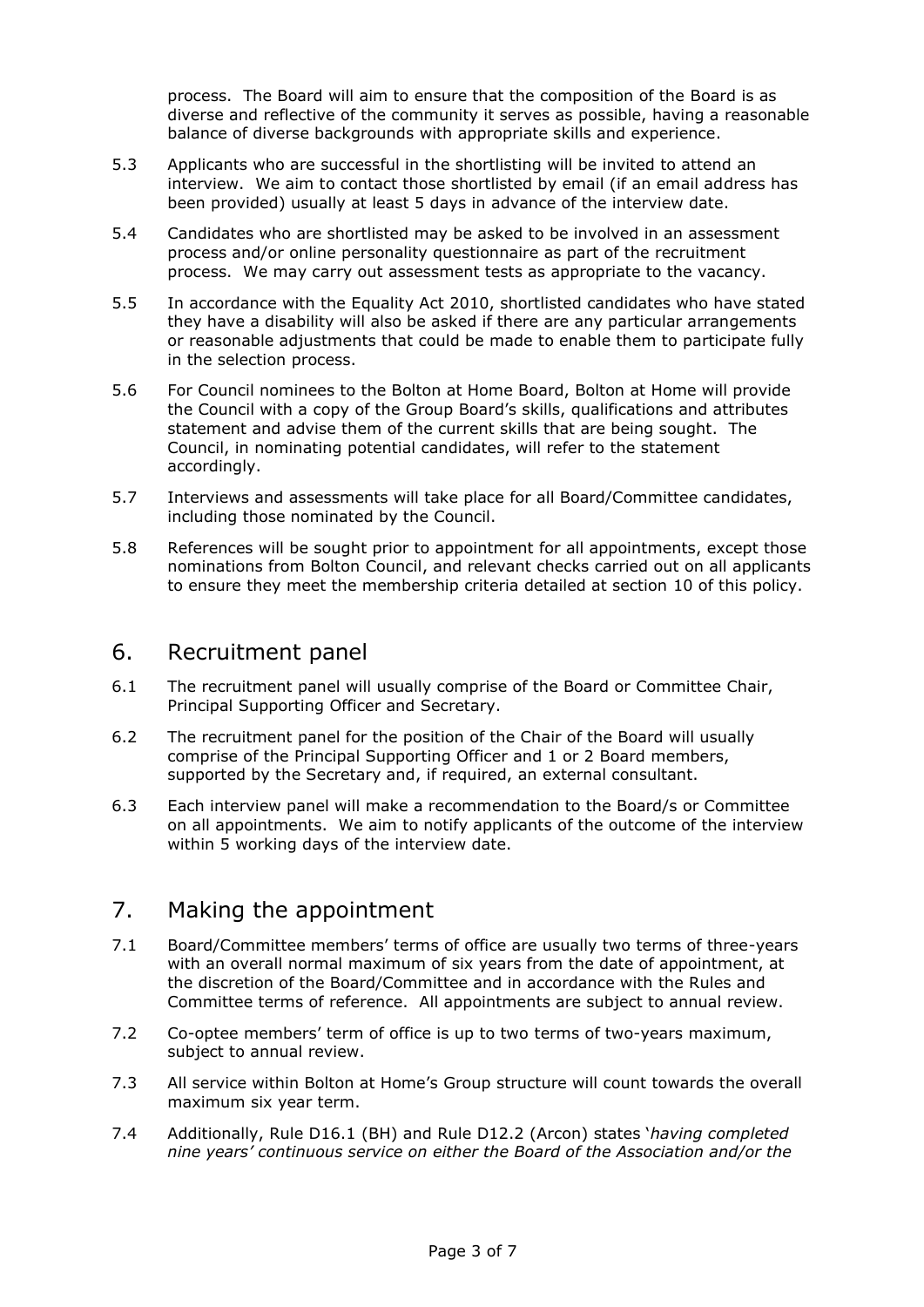*Board of a Group Member (or any predecessor) shall not be eligible for re-appointment or re-election for at least one full term of office (which, for these purposes, shall mean three years). This would only be considered under exceptional circumstances'.*

# 8. Strategy for renewal of Boards and Committees

- 8.1 Annually we undertake an internal assessment of the effectiveness of governance with the Boards and Committees and 2 yearly also carry out a skills assessment of Board/Committee members. This ensures that any skills gaps are identified and appropriate training provided.
- 8.2 The assessment helps to advise whether those Board/Committee members who will have completed a term of office are eligible to continue for a further term or whether there is a requirement to undertake a recruitment process. Whatever the position, Board approval will be sought.
- 8.3 This also assists in identifying any skills gaps that we might need to target when recruiting to the Boards/Committees and/or identify any immediate need to consider appointing a co-opted member with the relevant skills and knowledge to fill the gap.

# 9. Appointment of Board and Committee Chairs and Deputy Chairs

- 9.1 The Chairs of Bolton at Home Group Board, Arcon Board and Group Audit and Risk Committee are appointed for a 3-year term on appointment.
- 9.2 The Vice/Deputy Chairs of the Boards, Chairs of Committees and Subsidiaries, vacant positions and nominations to Committees and Subsidiaries are appointed at the first meeting of the Group Board following the Group's Annual General Meeting (AGM) or the last Board meeting of the calendar year if the Group Board has agreed not to hold an AGM.
- 9.3 Those members wishing to express an interest in any of the above positions are required to do so before the meeting by providing a supporting statement which will be circulated with the meeting papers. The supporting statement should include a summary of their skills and knowledge and what they could bring to the position in order for members to prepare for the meeting at which they will be asked to cast their vote.
- 9.4 Chairs of the Boards cannot also be the Chair of any Committee.

# 10. Board/Committee membership criteria checklist

- 10.1 Membership is denied to those employed by Bolton at Home, Arcon, Subsidiaries, Bolton Council (unless specifically nominated to Council member positions) and other organisations contracted with Bolton at Home and Arcon, e.g. construction partners, in either Board or senior employee capacity.
- 10.2 Membership is also denied to close relatives of anyone employed by Bolton at Home, Arcon, Subsidiaries, nominated Bolton Council members and other organisations contracted with Bolton at Home and Arcon, e.g. construction partners.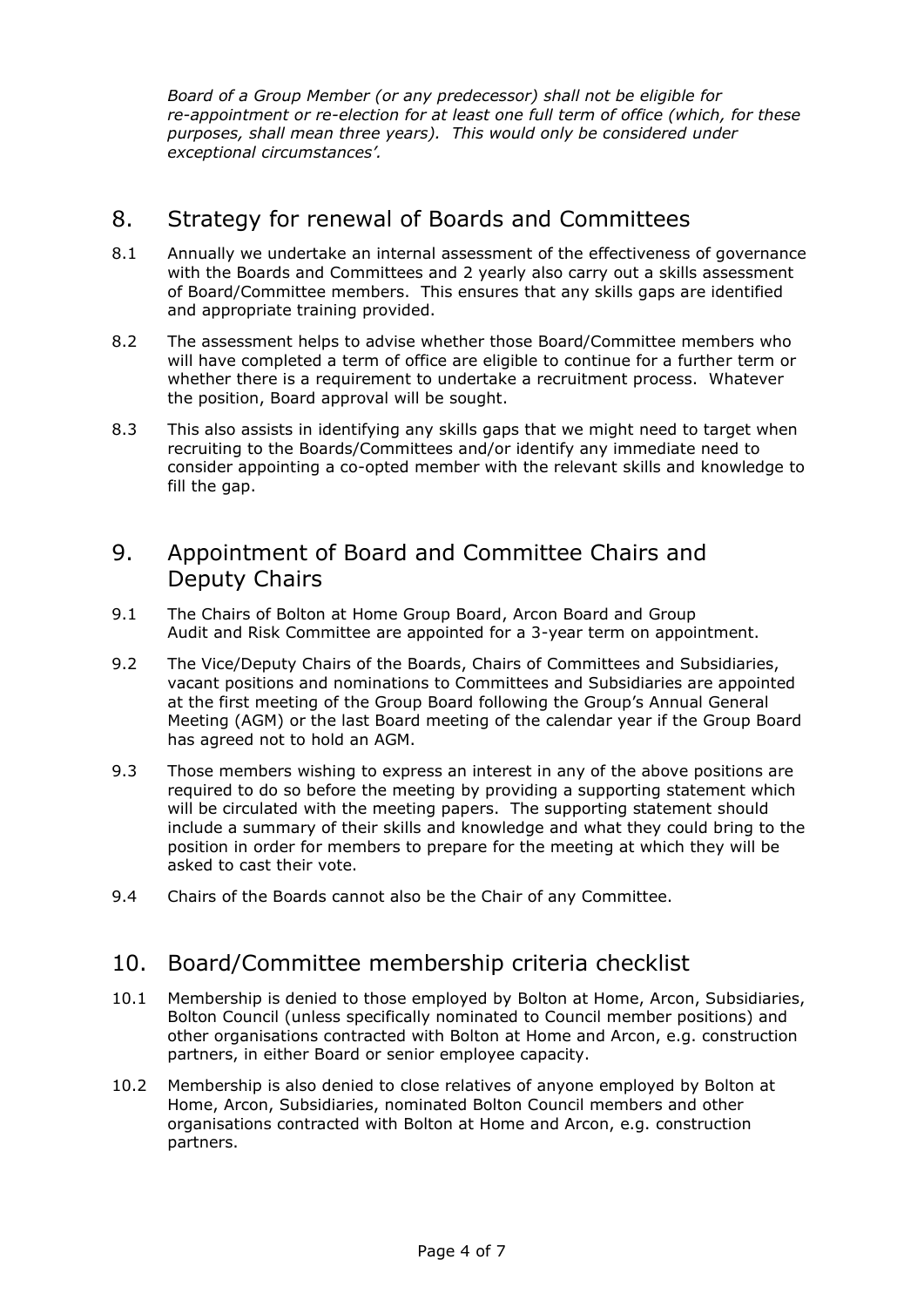- 10.3 Membership will exclude anyone declared bankrupt, with a debt relief order or with an unspent criminal conviction.
- 10.4 Tenants who are in breach of their obligations as a tenant, e.g. who are in rent arrears or who have an ASB order against them, will also be excluded. However, exceptions may be considered on a case by case basis if satisfactory arrangements have been agreed.
- 10.5 Tenant appointments to Bolton at Home's Operations Committee (as per the terms of reference) will be sought in the first instance, however appointments can be made from a wider group of customers as defined:
	- Are current tenants of Bolton at Home; or
	- are former tenants of Bolton Council or Bolton at Home who (in either case) have exercised the Right to Buy and still live in the property so bought from Bolton Council or Bolton at Home; or
	- are current customers of Bolton at Home, i.e. are currently in receipt of, and pay for, regular or periodic ongoing services from Bolton at Home, e.g. leaseholder, careline etc.; or
	- are currently living, and have done so for at least the previous 2 years, in a Bolton at Home property but is not the tenant. The above 'Criteria for Membership' applies to the person who is applying to be on the Operations Committee, however, the tenant of the property would also have to comply with the criteria in respect of bankruptcy, ASB, tenants who are in breach of their obligations as a tenant and rent arrears requirements as above.

# 11. Obligations of members

- 11.1 The Board/Committee role descriptions set out the main areas of responsibility for each position, however, there are general obligations of members, as follows:
	- 1. All Board/Committee members will take part in an individual skills assessment and performance review on an annual basis and agree a Personal Development Plan.
	- 2. An assessment of the effectiveness of governance will also take place on an annual basis. This assessment will result in an Improvement Plan to ensure the ongoing effectiveness of the Boards/Committees.
	- 3. The formats of individual Board member assessments and Board/ Committees' effectiveness assessments will be reviewed from time to time.
	- 4. Members are required to comply with the attendance criteria as detailed in the Rules.
	- 5. Members are required to abide by the adopted code of conduct as may vary from time to time and sign a declaration form annually to this effect.
	- 6. Members are also required to complete and sign a declaration form on an annual basis to register any interests and also at any time when a new matter to be declared arises.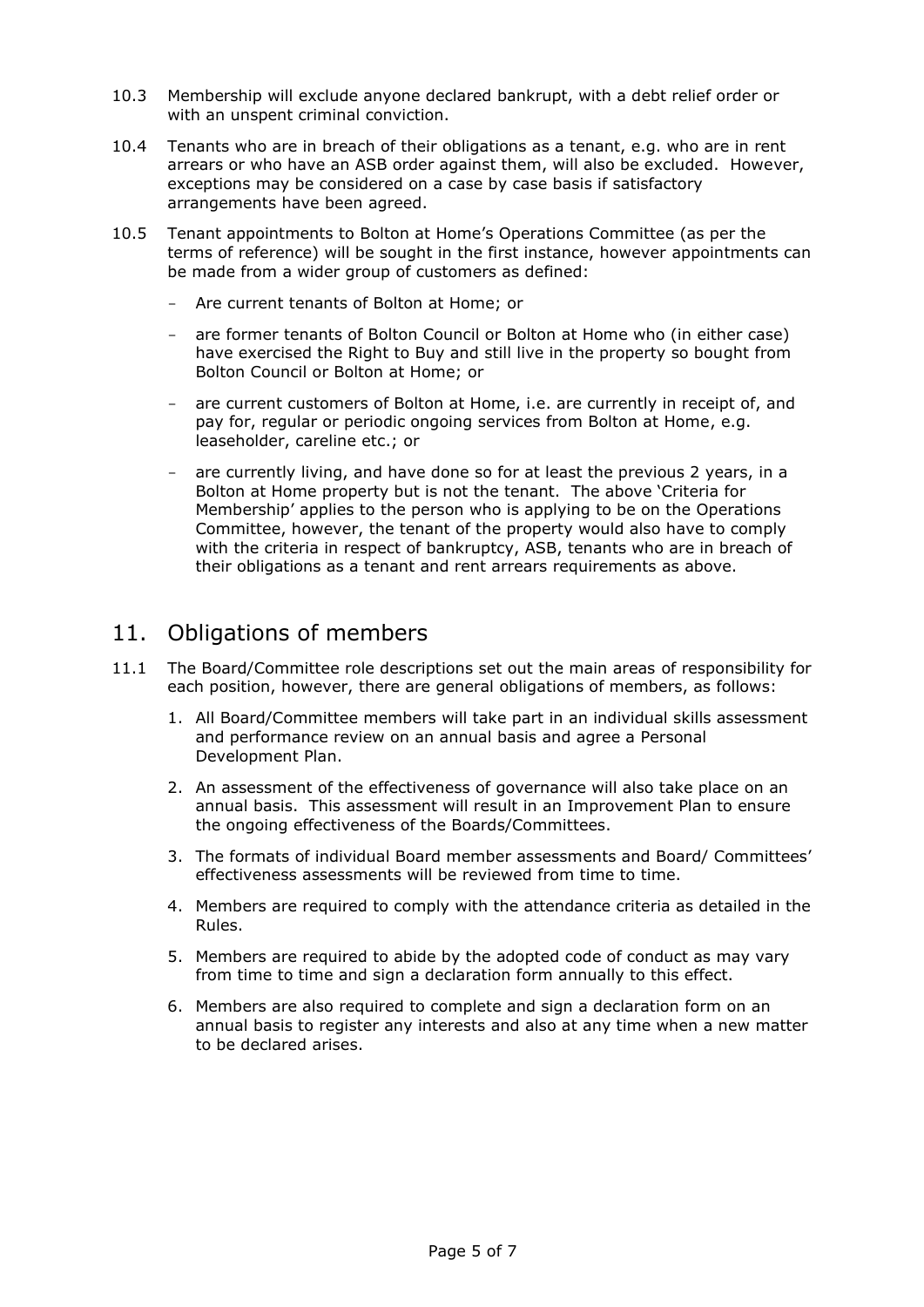# 12. Equality, diversity and inclusion

- 12.1 We particularly welcome applications from individuals from marginalised/ protected backgrounds as well as those that are under-represented in the current make-up of the member cohorts.
- 12.2 We ask all applicants to complete the Equal Opportunities Monitoring Form which is included within the application pack.
- 12.3 The Group is committed to demonstrating a clear and active commitment to achieve equality of opportunity, diversity and inclusion in all of the organisation's activities, as well as in the Boards'/Committees' own composition. It has policies and statements which meaningfully demonstrate this commitment and sets priorities and objectives for the organisation to achieve to comply with the NHF Code of Governance 2020, as follows:

*"The membership of Board and Committees comprises people with diverse backgrounds and attributes, having regard to the diversity of the communities the organisation serves and in line with the organisation's stated commitments to equality, diversity and inclusion".*

12.4 The Board will receive an annual report on equality, diversity and inclusion (including Gender Pay), to include an action plan, to provide evidence and assurance that these commitments are being delivered.

### 13. Relevant legislation

- 13.1 The Bolton at Home Group Board and Committee policy and procedures are devised in accordance with current UK Legislation and regulatory requirements. Any changes in the law or regulation will be reflected in changes in policy where relevant and will take precedent over the policy item until such time as the policy document is updated.
- 13.2 Bolton at Home Group is currently regulated by the Regulator of Social Housing and the Financial Conduct Authority and adopts the NHF Code of Governance 2015 and Code of Conduct 2012.

#### 14. Related policies and strategies

14.1 For more information on the Group's governance arrangements and associated documents, visit our website –www.boltonathome.org.uk/governance-andregulation

# 15. GPDR and Data Protection Act 2018

15.1 Bolton at Home Limited is the Data Controller for the purposes of managing the data associated with the role of a Non-Executive Director of BH or a subsidiary of BH. We take members' privacy seriously and have safeguards in place to ensure that data is kept securely, accessed only by those authorised individuals who need to process it and kept for no longer than necessary.